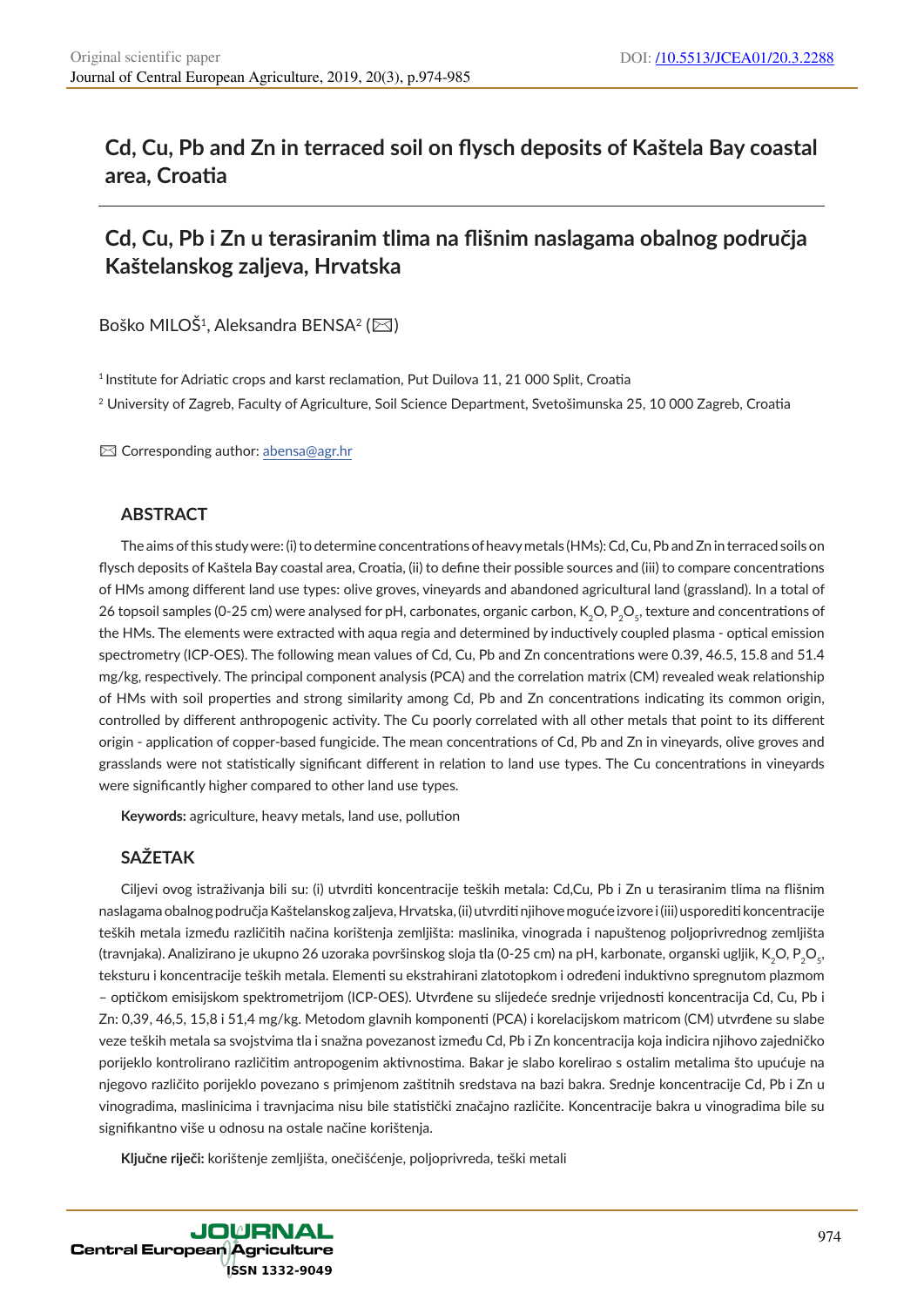## **INTRODUCTION**

The knowledge of the heavy metals (HMs) content in soils and the origin of these levels are priority objectives in the European Union according to the European Strategy for Soil Protection (Commission Communication 179/2002). The HMs in soils originated from both geogenic (particularly lithogenic) and anthropogenic sources and they have been discussed in numerous reports and publications (e.g. Alloway, 1995; Adriano, 2001; Facchinelli et al., 2001; Kabata-Pendias and Pendias, 2001). In order to reduce metal inputs and to improve management guidelines according to the legislation it is necessary not only to have knowledge of concentration HMs in soils but also to apportion natural (lithological) and anthropogenic inputs (Facchinelli et al., 2001; Franco-Uría et al., 2009; Li et al 2009; Lu et al., 2012).

The multivariate statistical approach, mostly principal component analysis (PCA), have been widely applied in the identification and classification of the sources controlling the variability of heavy metals content in soils (Facchinelli et al., 2001; Salvagio Manta et al., 2002; Boruvka et al., 2005; Mico et al., 2006; Franco-Uría et al., 2009; Zhang et al., 2009; Sun et al., 2010; Lu et al., 2012). In these studies identification of the pollution sources have been based on the intermetal relationships. Many others studies have examined relationships among HMs and between HMs concentrations and other soil properties (i.e. soil texture, soil organic matter, pH, carbonates) in identifying possible origin of HMs (Navas and Machin, 2002; Vega et al., 2004; Dragović et al., 2008).

Many authors proved the impact of land use types on heavy metals concentration in soils (Luo et al., 2007; Miko et al., 2007; Bai et al., 2010; Kelepertzis et al., 2014). They established higher concentrations of particular heavy metals in the topsoil of intensively used agricultural soils in comparison to natural (uncultivated) soils. One of the most prominent and the most commonly investigated problem related to contamination of agricultural soils is by copper, especially in vineyards. Numerous authors (Rusjan et al., 2007; Wightwick et al., 2008; Komarek

et al., 2010; Vitanović et al., 2010; Jurišić et al., 2012; Ruyters et al., 2012) have established elevated levels of Cu in vineyard soils and explained it by long-term use of copper-based fungicides.

The present study was carried out as a preliminary survey on soil contamination of Kaštela Bay coastal area. This area was selected in order to apportion natural vs. anthropogenic sources (urbanization, local industrial facilities and agronomic practice). The aims of this study were: (i) to determine concentrations Cd, Cu, Pb and Zn in terraced soils on flysch deposits of Kaštela Bay coastal area (ii) to examine intermetal relationship and relationship among HMs and other soil properties (pH, carbonates, organic carbon,  $K_2O$ ,  $P_2O_5$  and texture) in order to define their possible sources by both PCA and Pearson´s correlation and (iii) to compare concentrations of HMs among different agricultural land use types: olive groves, vineyards and abandoned agricultural land (grassland).

### **MATERIALS AND METHODS**

#### *Study area*

Kaštela Bay coastal area is situated on the east coast of the central Adriatic Sea and located in the vicinity of Split (Figure 1). In the past this area has been an important agricultural resource associated with the cultivation of traditional Mediterranean plants, mainly, olive groves and vineyards. After World War II, urbanization, industrialization and the development a more attractive tourism economy caused soil degradation and destruction of agricultural land which is most evident in the abandonment of agricultural production and conversion of the valuable agricultural land into permanent non-agricultural purposes.

According to the Köppen climate classification, the study area has olive climate (Csa) which means that the dry period is in the warm part of the year, and the driest month has even less than 40 mm of precipitation, less than a third of the amount in the rainiest month in the cold part of the year (Zaninović et al., 2008). Geologically, Kaštela Bay coastal area was built of Eocene Flysch marls,

**JOURNAL Central European Agriculture ISSN 1332-9049**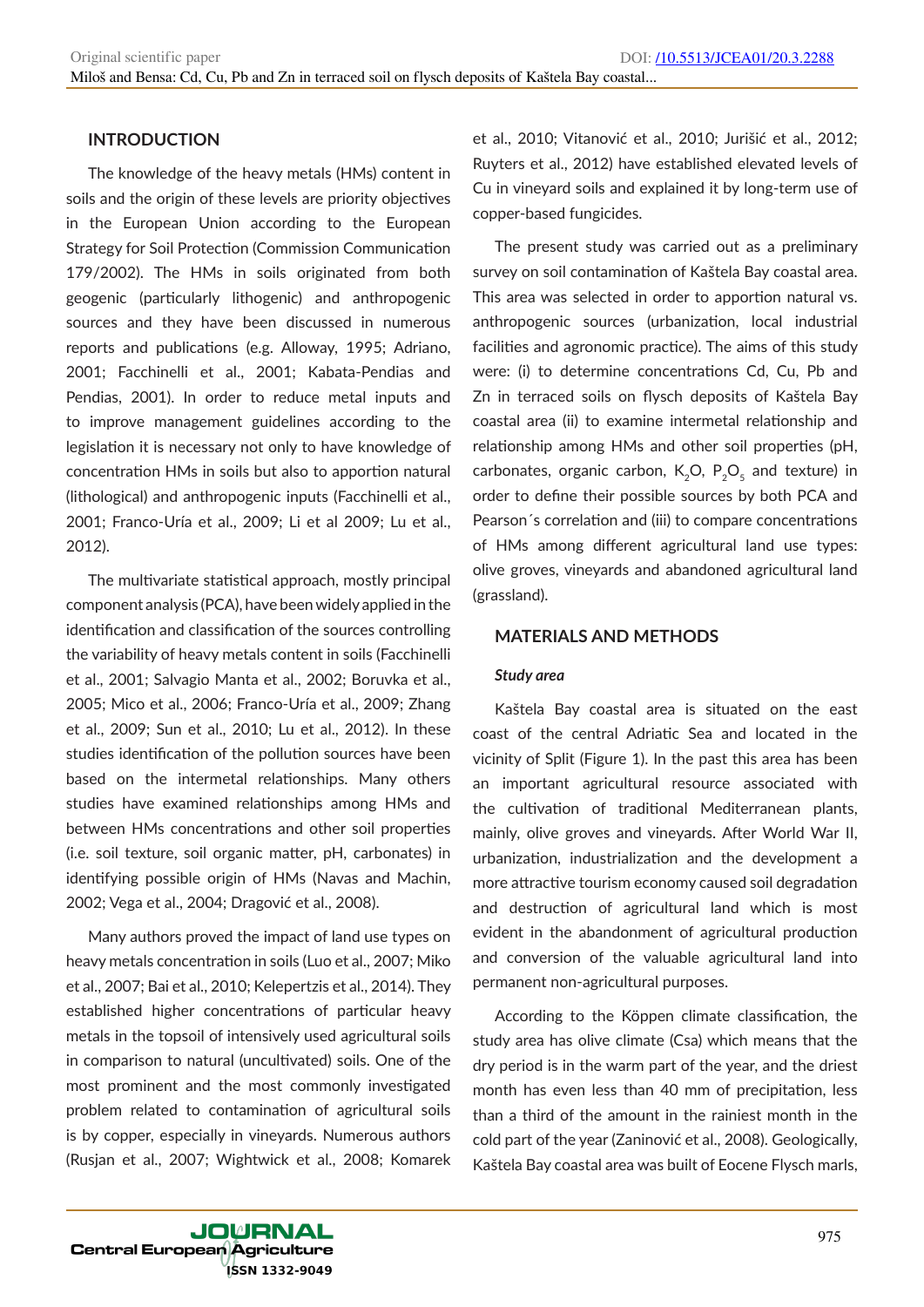

**Figure 1.** Soil sampling locations in the Kaštela Bay coastal area

sandstones and siltstones with lenses of calcirudites and calcarenites (Marinčić et al., 1971; Marinčić et al., 1977). In a geomorphological sense, the investigated area represents a flysch synclinal valley in which lower parts are defined with the gentle slopes, while higher parts are hilly with steep slopes. The impermeable or poorly permeable flysch deposits are prone to erosion with nearly 25 torrent streams (Barbarić and Pejaković, 1998). For this reason, terracing is a key measure of soil erosion protection and this terrain is terraced, enclosed by drystone walls. According to the World Reference Base for Soil Resources (IUSS Working Group WRB, 2014) investigated soils were classified as Terric Anthrosols (Calcaric, Siltic/Loamic, Escalic). A total of 26 topsoil samples (0-25 cm) were collected as composite samples on terraced soils, Figure 1. Locations of soil sampling are

under the different land use: olive groves (10), vineyards (8), and abandoned land - grassland (8).

#### *Laboratory methods*

Laboratory analysis was performed by the following methods: pH was determined potentiometrically in a 1:5 suspension of soil and water (HRN ISO 10390:2005), carbonate content by modified volumetric method (HRN ISO 10693:1995), available  $P_2O_5$  and K<sub>2</sub>O by the ammonium lactate method (Egner et al., 1960) and particle size distribution by sieving and sedimentation using the 0.1 M Na-metaphosphate solution as a dispersant (HRN ISO 11277:2009). Soil organic carbon (SOC) content was calculated by dividing the content of humus with the Van Bemmelen factor (1.724). Humus content was analysed by acid potassium-dichromate digestion, following the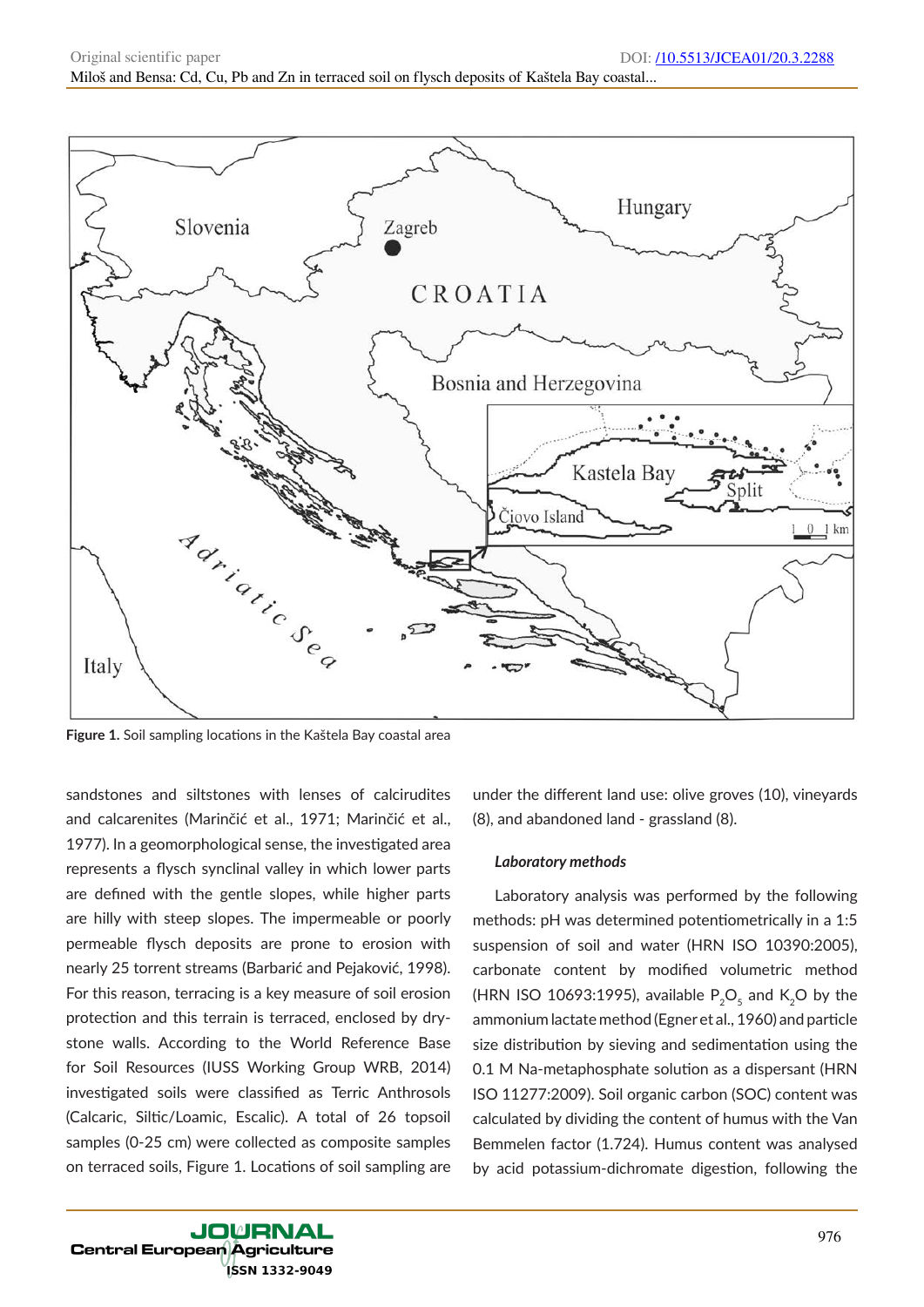method of Tjurin (Yugoslav Society of Soil Science, 1966). The elements were extracted by aqua regia (HRN ISO 11466:2004) with microwave techniques. Concentrations of cadmium (Cd), lead (Pb), copper (Cu), and zinc (Zn) were determined by the inductively coupled plasma optical emission spectrometry (ICP OES). Accuracy was controlled by participating in the ISE Wepal (Wageningen University) proficiency testing scheme, as well as using CRMs for internal quality control and it was within range of ±15% of the certified values. Analytical precision was controlled by repeating the analysis of individual samples three times and it was satisfactory (relative standard deviation < 5%).

### *Statistical analyses*

Basic statistical parameters for raw soil data were established and the skewness test was used for asymmetry of distribution data assessment. Principal component analysis (PCA) and correlation matrix (CM) was used to analyze relationships between experimented variables and to elucidate origins of heavy metals. The correlation strength was interpreted according to Evans (1996), meaning less than 0.19 is very weak, 0.2-0.39 weak, 0.4- 0.59 moderate, 0.6-0.79 strong and 0.8-1 is very strong. A one-way analysis of variance (ANOVA, *F*-test) was used to test for the significant differences between means of selected metals in different land use types. The Tukey honest significant difference (HSD) post hoc test was performed only for metals for which ANOVA established that significantly contribute to the differences between the agricultural land use types.

### **RESULTS AND DISCUSSION**

### *Basic soil properties*

Investigated soils are alkaline and calcareous with a very wide range of CaCO<sub>3</sub> (8.84-55.32%, Table 1). The soil organic carbon (SOC) content is very low to medium, in average low (19.08 g/kg). The soils are medium to rich supplied with physiologically available K<sub>2</sub>O and poor to medium in  $P_2O_5$  according to Vukadinović and Vukadinović (2011). The particle size distribution (Table 1) shows that silt dominates with a mean value of 54.75%.

According to soil textural triangle (Soil Survey Division Staff, 1993) analysed soil samples are assigned in the three texture classes: silty loamy (19 samples), loamy (5 samples) and clayey loamy (2 samples). A wide range of variations of the basic soil properties is the result of a great diversity and the lithological complexity of the Kaštela flysch deposits. These results are in a line with the results of previous soil research of the Kaštela Bay coastal area (Miloš and Maleš, 1998). The skewness (Skew) values (Table 1) show that the distribution of CaCO<sub>3</sub> and  $P_2O_5$ are highly skewed. The distribution of  $pH$  in  $H<sub>2</sub>O$ , SOC, K<sub>2</sub>O, sand and silt are moderately skewed, while the pH in KCl and clay data sets have approximately symmetric distribution.

### *Heavy metal concentrations in soil*

The descriptive statistics for analysed elements is shown in Table 2. The mean values of Cd, Cu, Pb and Zn concentrations were 0.39, 46.5, 15.8 and 51.4 mg/kg respectively. The mean values of all analysed metals are lower than the maximum admissible concentration (MAC) values given in the Croatian Regulation on the Protection of Agricultural Land (Ministry of agriculture and forestry, 2014). Taking into account mentioned Croatian guidelines the Cd and Pb concentrations were below MACv in all analysed samples. The Cu concentrations exceeded MAC values in 4 of 26 samples (15% of analysed samples). The Zn concentration exceeded MAC in only 1 sample (4% of analysed samples).

The Cu concentration has a very wide range (16.3 – 149.8 mg/kg) and frequency distributions are not tightly clustered around the mean value. The concentrations of Cd, Pb and Zn have a narrower range of variations and scattered closer to the mean. The skewness coefficients (Skew; Table 2) for all analysed heavy metals concentrations are higher than 1 indicating highly skewed distributions with a right tail. A highly skewed distributions of HMs could indicate geochemical anomalies caused by anthropogenic activities, that has been shown in many other researches (Martinez Garcia et al., 2000; Loska et al., 2004; Biasioli et al., 2006; Xia et al., 2011; Wang et al., 2012).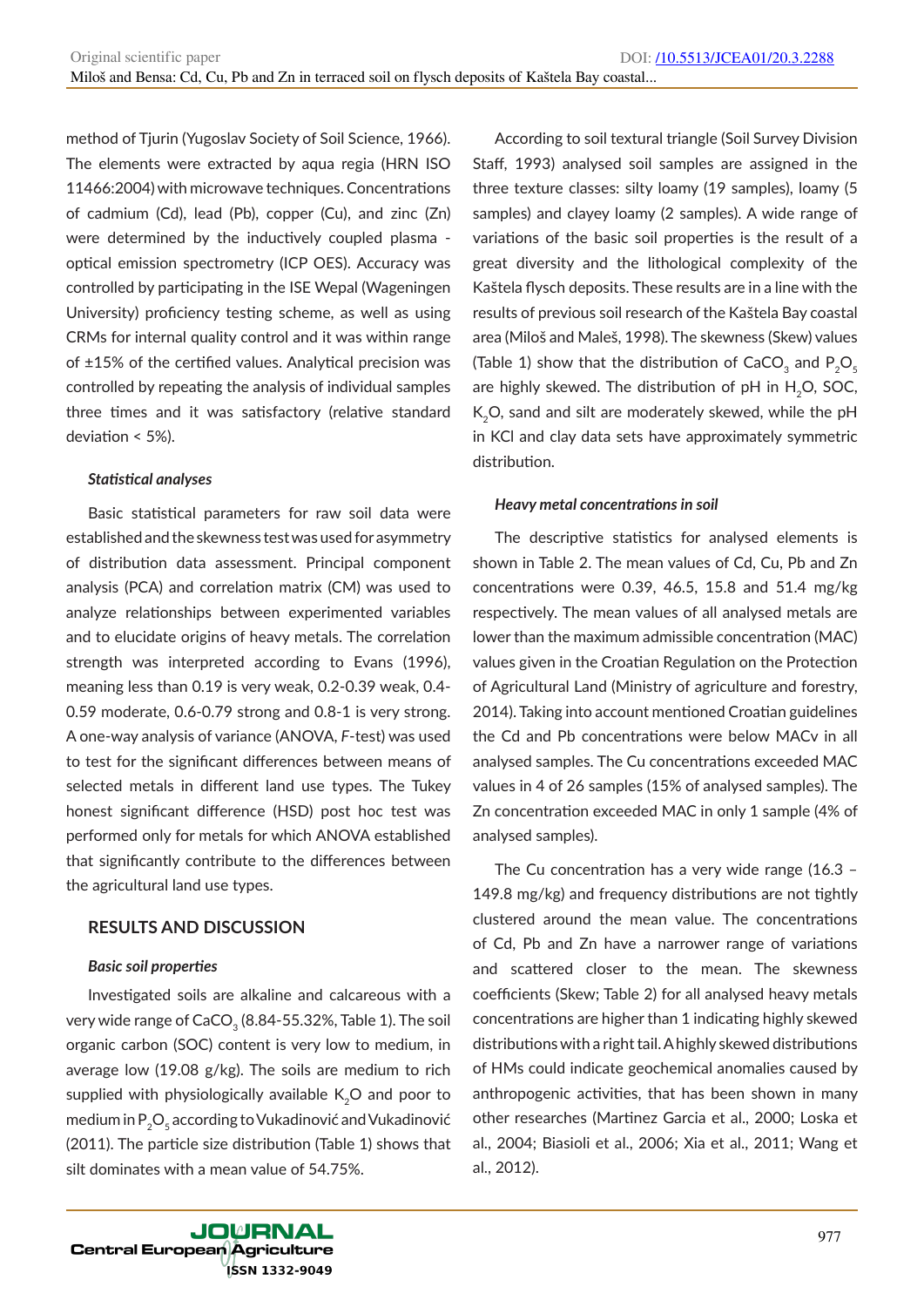Miloš and Bensa: Cd, Cu, Pb and Zn in terraced soil on flysch deposits of Kaštela Bay coastal...

|            | pH               |      | CaCO <sub>3</sub> | SOC    | $P_2O_5$   | K, O<br>Particle size distribution (%) |                   |                   |                   |
|------------|------------------|------|-------------------|--------|------------|----------------------------------------|-------------------|-------------------|-------------------|
|            | H <sub>2</sub> O | KCI  | (%)               | (g/kg) | (mg/100 g) |                                        | Sand <sup>a</sup> | Silt <sup>a</sup> | Clay <sup>a</sup> |
| Mean       | 8.4              | 7.65 | 39.2              | 19.08  | 3.97       | 41.07                                  | 25.2              | 54.75             | 20.05             |
| Median     | 8.37             | 7.63 | 38.6              | 18.55  | 2.39       | 34.67                                  | 21.5              | 57.5              | 19                |
| <b>Min</b> | 8.03             | 7.32 | 8.84              | 9.01   | 0.92       | 13.95                                  | 14                | 38                | 8                 |
| Max        | 8.83             | 8.03 | 55.32             | 37.56  | 16.29      | 83.3                                   | 41                | 68                | 32                |
| Range      | 0.8              | 0.71 | 46.48             | 28.55  | 15.37      | 69.35                                  | 27                | 30                | 24                |
| SD         | 0.22             | 0.18 | 10.42             | 8.12   | 4.22       | 22.28                                  | 8.44              | 8.3               | 5.36              |
| Skew       | 0.52             | 0.42 | $-1.06$           | 0.94   | 2.07       | 0.87                                   | 0.63              | $-0.63$           | 0.15              |

**Table 1.** Descriptive statistics for soil properties

a Sand 2 - 0.063 mm, silt 0.063 - 0.002 mm, clay < 0.002 mm; SD - standard deviation; skew -skewness coefficient.

**Table 2.** Descriptive statistics for Cd, Cu, Pb and Zn concentrations in 26 topsoil samples

|    | Mean | <b>Minimum</b> | Median | Maximum | Range | <b>SD</b> | Skew |
|----|------|----------------|--------|---------|-------|-----------|------|
| Cd | 0.39 | 0.21           | 0.35   | 0.82    | 0.61  | 0.16      | 1.29 |
| Cu | 46.5 | 16.3           | 39.6   | 149.8   | 133.5 | 29.77     | 2.37 |
| Pb | 15.8 | 8.3            | 13.3   | 34.3    | 26    | 6.88      | 1.31 |
| Zn | 51.4 | 24.1           | 44.8   | 105.9   | 81.9  | 19.45     | 1.46 |

SD – standard deviation; skew - skewness coefficient.

The median of Cd and Cu concentration in current study (0.35 and 39.57 mg/kg, respectively; Table 2) are much higher than established in the geochemical soil surveys at continental scale (0.18 and 14.5 mg/kg, respectively) in GEMAS project (Reimann et al., 2018) and 0.145 and 12 mg/kg FOREGS project (Salminen et al., 2005; Table 3). The median value of Pb and Zn concentration (Table 2) are in line with values for the Pb and Zn concentration in the agricultural soil established in GEMAS and FOREGS projects (Table 3). The maximum value for Cd, Cu, Pb and Zn concentration in this study (Table 2) are several times lower than maximum values established in above-mentioned Projects (Table 3).

In comparison to data given in Geochemical atlas of Croatia (Halamić and Miko, 2009; Table 3) the median value of Pb concentration in the current study (15.8 mg/ kg; Table 2) is more than twice lower, whereas the medians of Cd concentration are almost equal. The median of Cu concentration in this study is higher, whereas the median of Zn concentrations is lower compared to data given in national scale (Halamić and Miko, 2009; Table 3). In flysch-derived soils of the Istrian Peninsula, Croatia, Peh et al. (2003) established a higher median value for Pb and Zn concentration (18.5 and 70 mg/kg) and a lover median Cu concentration (30.5 mg/kg) compared to this study. In the study of distributions of the anthropogenic elements in topsoil (5-15 cm) on flysch deposits of Kaštela Bay,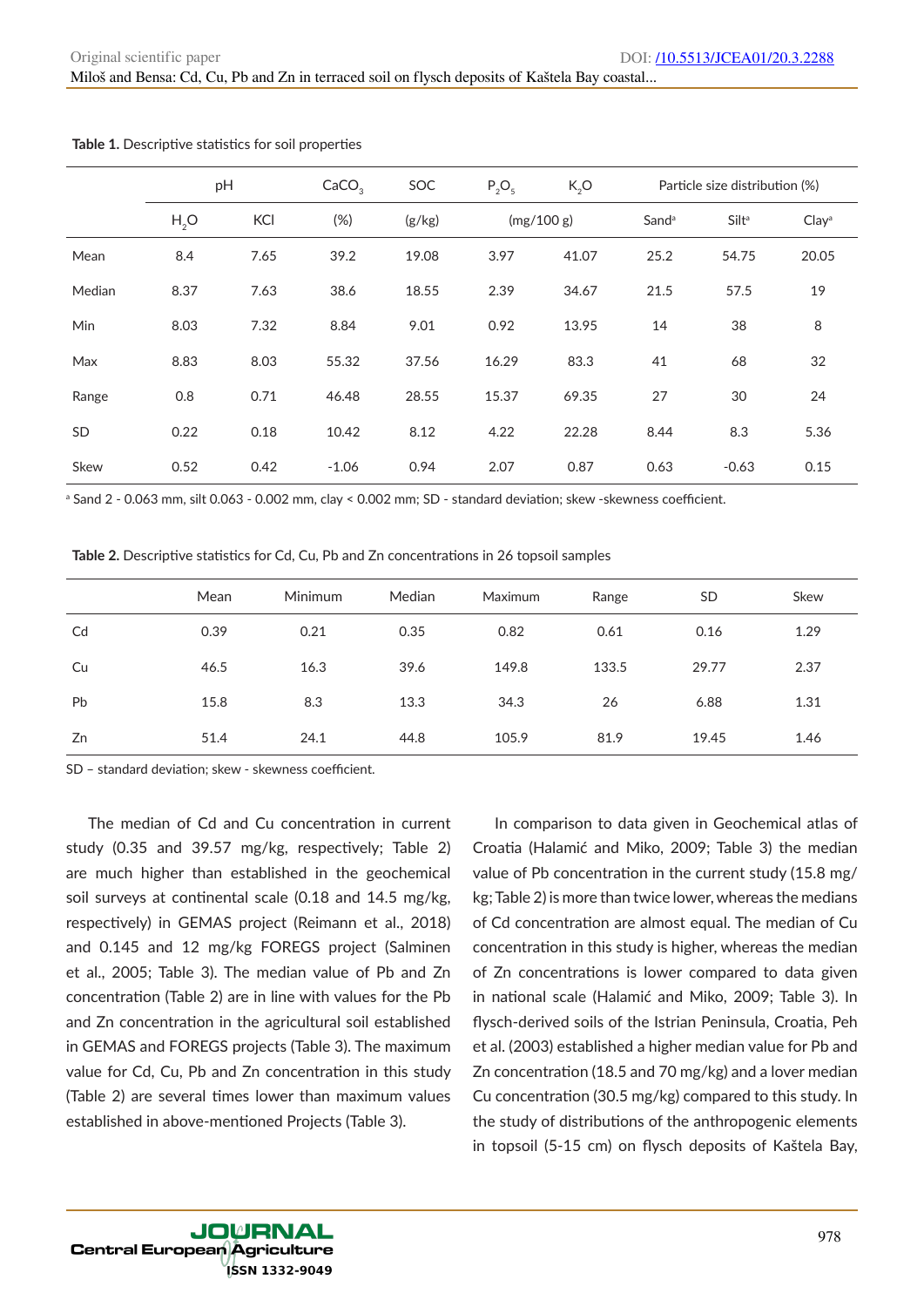|    | <b>GEMAS (Reimann et</b> |      |               | <b>FOREGS (Salminen</b> |                             | Geochemical atlas,<br>Croatia | Flysch derived soil survey            |      |       |                               |  |
|----|--------------------------|------|---------------|-------------------------|-----------------------------|-------------------------------|---------------------------------------|------|-------|-------------------------------|--|
|    | al., 2018)               |      | et al., 2005) |                         | (Halamić and Miko,<br>2009) |                               | Istria, Croatia<br>(Peh et al., 2003) |      |       | Kaštela Bay<br>(Buljac, 2012) |  |
| N  | 2,211                    |      |               | 840                     | 2,521                       |                               |                                       | 26   |       | 8                             |  |
|    | Max                      | Med  | Max           | Med                     | Max                         | Med                           | Max                                   | Med  | Max   | Med                           |  |
| Cd | 7.5                      | 0.18 | 14.1          | 0.145                   | 15.5                        | 0.4                           |                                       | ٠    | 0.72  | 0.45                          |  |
| Cu | 395                      | 14.5 | 239           | 12                      | 429                         | 25.4                          | 68                                    | 30.5 | 84    | 40.7                          |  |
| Pb | 1.309                    | 16   | 886           | 15                      | 699                         | 33                            | 53                                    | 18.5 | 45.8  | 29.4                          |  |
| Zn | 1.396                    | 45   | 2,270         | 48                      | 1,432                       | 88                            | 130                                   | 70   | 215.2 | 107.6                         |  |

**Table 3.** The maximum (Max) and median (Med) values measured in an aqua regia extract Cd, Cu, Pb and Zn concentration (mg/ kg) in topsoil samples of geochemical soil surveys at a continental, national, regional and local scale

N - the number of samples.

Buljac (2012) established slightly a higher median value for Cd, almost equal for Cu and about a twice higher for Pb and Zn (Table 3) compared to results in the current study. In the soils derived on Flysch in central Dalmatia (Miko et al., 2007) have established a higher mean concentration of Cd, Cu, Pb and Zn (0.49, 242, 23.3 and 94.6 mg/kg respectively) compared to current study (Table 2). In the study of distribution and origin of major, minor, and trace elements in flysch stream sediments of the Kaštela Bay (Croatia) coastal area (Lovrenčić Mikelić et al., 2013) the median of the Cu, Pb and Zn values of 36, 14 and 92 mg/kg, respectively have been determined. The median value of Cu and Pb were in line with results in this study, whereas Zn was about twice a higher (Table 2). They established wider ranges with higher maximum values for Cu, Pb and Zn in stream sediments (277, 147 and 223 mg/kg, respectively) compared to marls where maximum values for Cu, Zn and Pb were 27, 101 and 41 mg/kg, respectively. This indicates the effect of different anthropogenic sources.

Comparing the data of this study to the literature findings could be indicative due to differences in soil sampling (depth and horizon), methods of sample preparation (size of analysed soil fraction) and analysis (methods of extraction and determination). Also, data for heavy metals concentrations selected according to soil type, parent material and land use are missing in mentioned projects.

### *Correlations between heavy metals and soil properties*

The relationships heavy metals - soil properties were analysed by Pearson s correlations and summarized in the correlation matrix (CM), Table 4. The Pb and Zn strongly positively correlated with K<sub>2</sub>O at the P≥0.01. The Cu and Cd moderately positively correlated with  $K_2O$  at the 0.01 and 0.05 level, respectively. The Cu strongly positively correlated with  $P_2O_5$  at the P≥0.01. The Cd and Zn moderately positively correlated with  $P_2O_5$  at 0.05 level. The Cd, Cu, Pb and Zn are not significantly correlated with other soil properties. These weaker correlations between metals and soil properties indicate their origin from external sources.

Inter-metal relationships (Table 5) show a very strong positive correlation between Pb and Zn at the P≥0.001 level. The Cd strongly positively correlated with Pb and Zn at the P≥0.01 level. These correlations could indicate common influential factors (origin) for these three HMs. The Cu is not significantly correlated with Cd, Pb and Zn. This indicates that Cu has a source different from the other analysed metals. Sun et al. (2010) found significant correlations between Cd, Cu, Pb and Zn in urban soils in China and attributed it to a similar source of pollution for

**JOURNAL Central European Agriculture** SSN 1332-9049)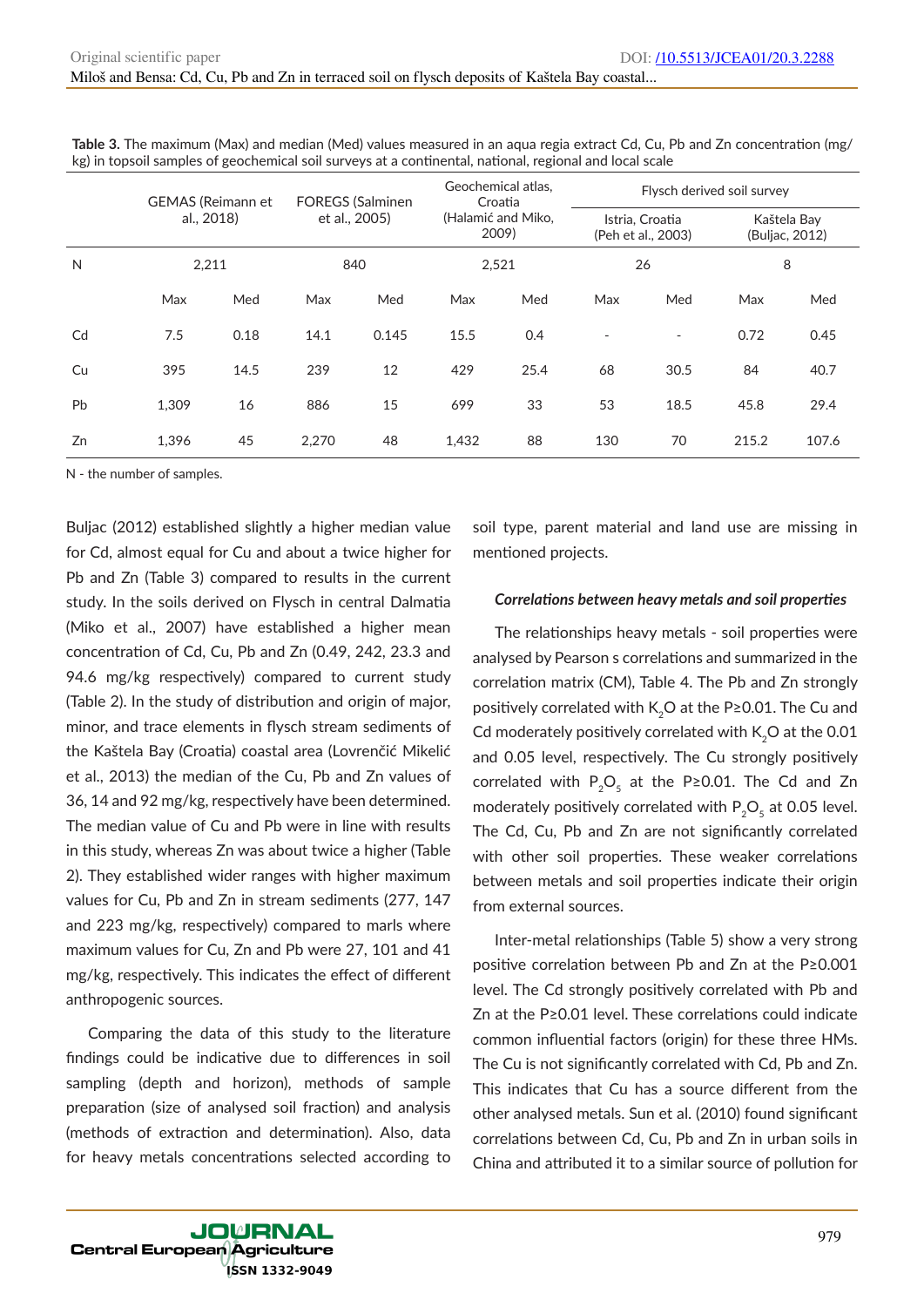| $\cdots$ |                     |                   |         |          |           |      |         |         |
|----------|---------------------|-------------------|---------|----------|-----------|------|---------|---------|
|          | pH H <sub>2</sub> O | CaCO <sub>3</sub> | SOC     | $P_2O_5$ | K, O      | Sand | Silt    | Clay    |
| Cd       | 0.13                | $-0.01$           | 0.32    | $0.54*$  | $0.47*$   | 0.32 | $-0.15$ | $-0.27$ |
| Cu       | $-0.28$             | $-0.04$           | $-0.21$ | $0.7***$ | $0.58***$ | 0.16 | $-0.26$ | 0.15    |
| Pb       | 0.25                | 0.29              | 0.42    | 0.39     | $0.62**$  | 0.2  | 0.02    | $-0.35$ |
| Zn       | 0.32                | 0.35              | 0.3     | $0.47*$  | $0.63**$  | 0.07 | 0.24    | $-0.38$ |

Table 4. The Pearson correlation matrix of HMs (Cd, Cu, Pb and Zn) and soil properties (pH H<sub>2</sub>O, CaCO<sub>3</sub>, SOC, P<sub>2</sub>O<sub>5</sub>, K<sub>2</sub>O, sand, silt and clay)

\* Correlation is significant at the 0.05 level; \*\* correlation is significant at the 0.01 level.

**Table 5.** The Pearson correlation matrix of HMs (Cd, Cu, Pb and Zn)

|    | Cd        | Cu           | Pb        | Zn |
|----|-----------|--------------|-----------|----|
| Cd | 1         |              |           |    |
| Cu | 0.13      | $\mathbf{1}$ |           |    |
| Pb | $0.77***$ | 0.06         | 1         |    |
| Zn | $0.64**$  | 0.04         | $0.85***$ | 1  |

\*\* Correlation is significant at the 0.01 level.

these heavy metals. In arable land in China Li et al. (2009) found significant correlations between these HMs and related it to anthropogenic activities.

#### *Multivariate analysis*

The Principal Component Analysis (PCA) was conducted to analyse the relationships between the 11 experimented variables (4 HMs and 7 soil properties) and the results are shown in Table 6 and Figure 2. The number of significant principal components were three and it is selected using the Kaiser criterion (Kaiser, 1960) with an eigenvalue higher than 1.

The first two principal components explained more than 60%, the first three together account for 76.88% of the total variance (Table 6). The largest contribution to the first principal component (PC1) is given by the Zn, Pb,  $P_2O_5$ , and Cd. The principal component 2 (PC2) had the greatest contribution from silt, pH ( $H_2O$ ), CaCO<sub>3</sub> and sand. The largest contribution to the PC3 was by Cu. These results show that PC1 could significantly reflect

anthropogenic influence whereas PC2 explain natural (lithogenic) factor. The third component (PC3) alone explains 16.74% of the variance. The largest contribution to the PC3 by Cu may be associated with anthropogenic activities, first of all, application of copper-based fungicide. These results point to the different origin of Cu in soils compared to Cd, Pb and Zn or that they accumulated by different processes and different type of anthropogenic activity. The obtained results demonstrate that used multivariate statistical procedures are a useful tool to identify probable origin of heavy metals in soil in terms of heavy metal-soil properties and metal-metal relationships.

Many studies have applied multivariate statistical approach, mostly PCA, for the identification of the sources controlling the variability of heavy metals content in soils. Most of them showed that Cd, Cu, Pb and Zn are mainly of anthropogenic origin.

Facchnielli et al. (2001) established that Cu and Zn are controlled by long-term anthropic activity connected to grape growing, while Pb is related to road transport and industrial and urban areas. Mico et al. (2006) drew similar conclusions that Cd, Cu and Pb constitute an anthropogenic component related to specific human activities (production of vegetable crops), while Zn has both natural and anthropic origin. As possible sources for particular metals, they listed Cu-based agrochemicals for Cu, vehicle and industrial fumes for Pb and inorganic fertilizers, atmospheric deposition or anthropic wastes such as sewage sludge or wastewater for Cd. Li et al. (2009) also identified that Cd, Cu and Pb had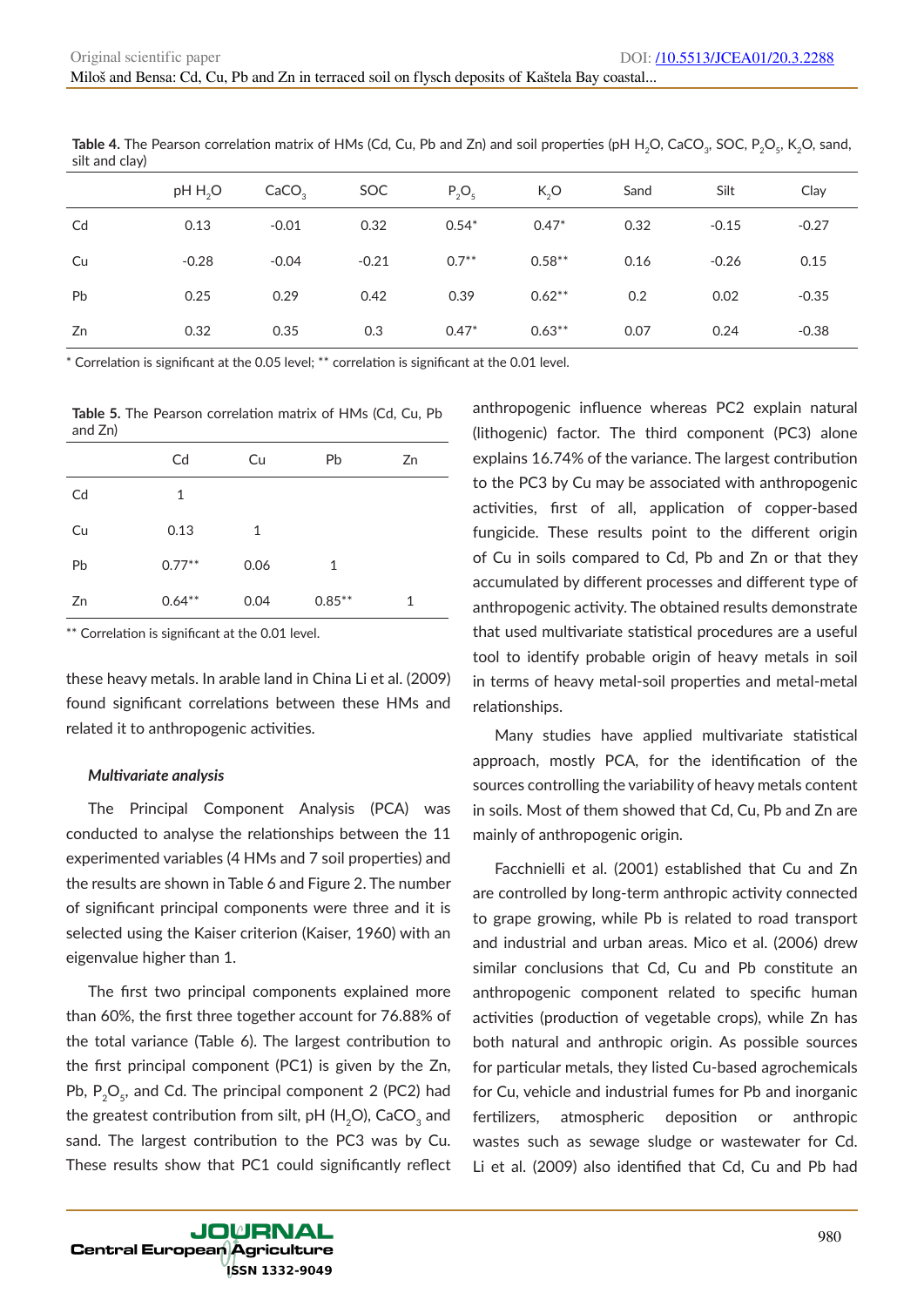|                       |         | Principal component |         |
|-----------------------|---------|---------------------|---------|
| Property              | PC1     | PC <sub>2</sub>     | PC3     |
| $pH H_2O$             | $-0.18$ | $-0.82$             | $-0.12$ |
| CaCO <sub>3</sub> (%) | $-0.42$ | $-0.75$             | 0.26    |
| SOC (g/kg)            | $-0.45$ | 0.22                | $-0.62$ |
| $P_2O_5$ (mg/100 g)   | $-0.79$ | 0.17                | 0.46    |
| $K_2O$ (mg/100 g)     | $-0.62$ | 0.4                 | 0.57    |
| Sand (%)              | $-0.25$ | $0.7\,$             | $-0.44$ |
| Silt (%)              | $-0.1$  | $-0.91$             | 0.18    |
| Clay (%)              | 0.54    | 0.31                | 0.42    |
| Zn (mg/kg)            | $-0.9$  | $-0.2$              | $-0.04$ |
| Pb (mg/kg)            | $-0.89$ | $-0.03$             | $-0.16$ |
| Cu (mg/kg)            | $-0.28$ | 0.46                | 0.7     |
| Cd (mg/kg)            | $-0.77$ | 0.19                | $-0.29$ |
| Eigenvalues           | 4.04    | 3.12                | 2.01    |
| Total variance (%)    | 33.66   | 26.48               | 16.74   |
| Cumulative (%)        | 33.66   | 60.15               | 76.88   |

**Table 6.** Principal component loadings for experimented variables (4 elements and 7 soil properties), eigenvalues, total and cumulative variance

anthropogenic sources (e.g. overuse of chemical fertilizers and pesticides, industrial and municipal discharges, animal wastes, sewage irrigation, etc.), while Zn was associated with parent materials and therefore had natural sources (e.g., the weathering process of parent materials and subsequent pedogenesis). Unlike them, Franco-Uría et al. (2009) related Cd, Pb and Zn with anthropogenic sources, while Cu mainly associated with parent material of an alluvial area, in an arable layer of pastureland. Lu et al (2012) studied HMs in 2 soil types under 4 land use types and concluded that Pb concentrations appeared to be associated with parent material, whereas Cd, Cu and Zn were controlled by anthropogenic input from agricultural production.

The above-mentioned studies were conducted on different soil types, parent material and under different land use, including the application of different agricultural practices, so the differences among them in comparison to results in this study are expected.

# *HMs concentrations and land use*

The mean concentrations of Cd, Cu, Pb and Zn (mg/ kg) in 3 land use types are listed in Table 7.

For testing the significance of differences between means of selected metals in different agricultural land use types analysis of variance (one-way ANOVA, F-test) is used. The results listed in Table 8 show significant differences (P<0.05) only for means of Cu concentrations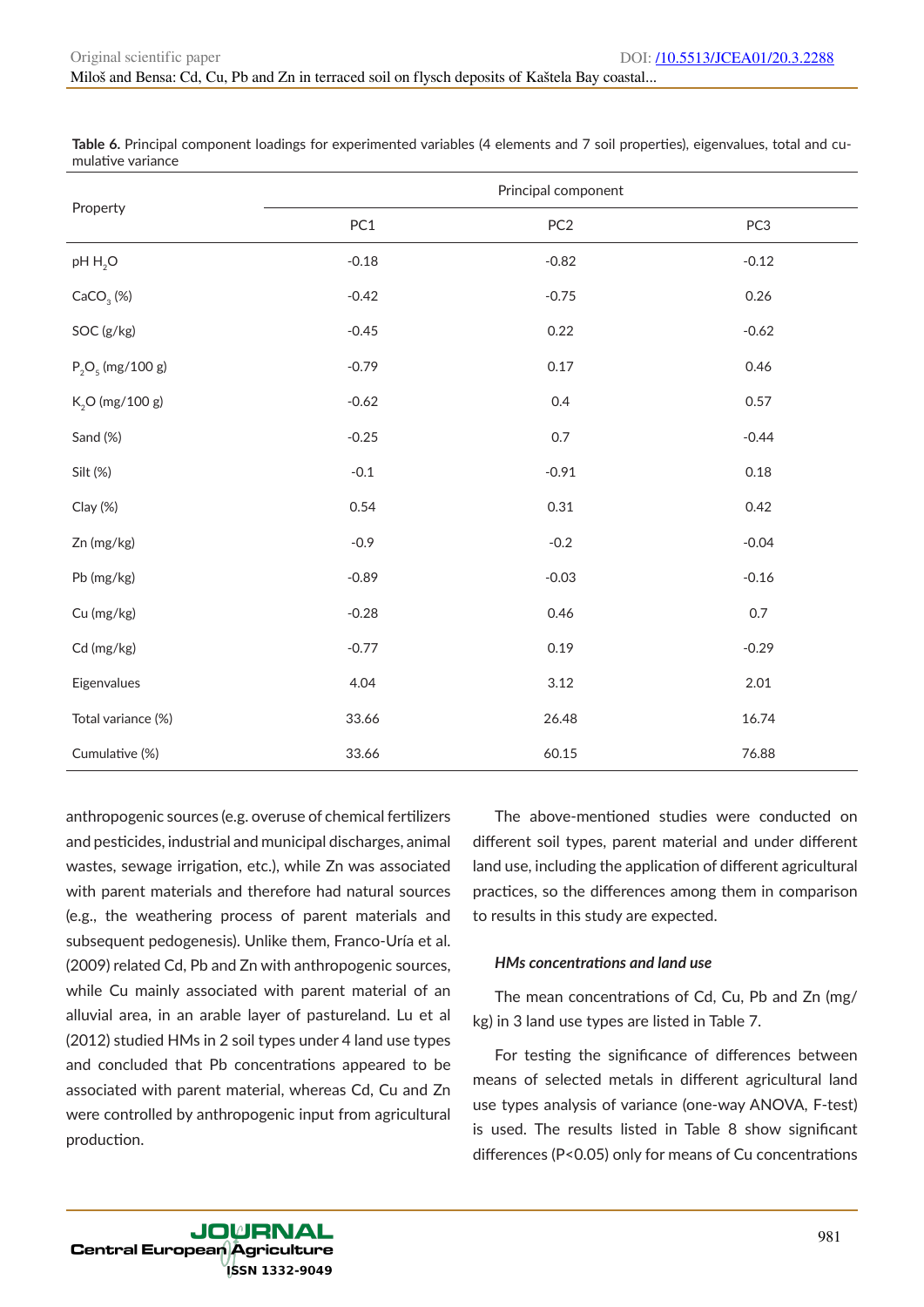

**Figure 2.** Projection of the variables on the plane of the first two principal components

| No. of samples | Cd (mg/kg) | Cu (mg/kg) | Pb (mg/kg) | $Zn$ (mg/kg) | Land use     |
|----------------|------------|------------|------------|--------------|--------------|
| 8              | 0.36       | 29.5       | 14.8       | 54.7         | Grassland    |
| 10             | 0.39       | 38.1       | 15.7       | 50.1         | Olive groves |
| 8              | 0.42       | 74.9       | 17         | 49.7         | Vineyards    |

**Table 7.** The mean concentration of Cd, Cu, Pb and Zn (mg/kg) in 3 land use types

**Table 8.** Summary table of the analysis of variance for Cd, Cu, Pb and Cd in three different land use types

|           | SS <sub>b</sub> | df (k-1) | MSb         | SSw        | $df(N-1)$ | <b>MSw</b> | F    | P    |
|-----------|-----------------|----------|-------------|------------|-----------|------------|------|------|
| Cd        | 0.01            | 2        | 0.01        | 0.47       | 17        | 0.03       | 0.18 | 0.83 |
| Cu        | $7,128.8*$      | 2        | $3,564.4^*$ | $9,710.1*$ | 17        | $571.2*$   | 6.24 | 0.01 |
| <b>Pb</b> | 15.32           | 2        | 7.66        | 884.05     | 17        | 52         | 0.15 | 0.86 |
| Zn        | 95.54           | 2        | 47.77       | 7,093.89   | 17        | 417.29     | 0.11 | 0.89 |

SSb and SSw are sums of squares between (b) and within (w) groups; MSb and MSw are mean squares between (b) and within (w) groups; F is test statistic, df is the degrees of freedom between-group (k-1) and the degrees of freedom within-group (N-1); P-values for the F test;

\* differences are significant at P<0.05.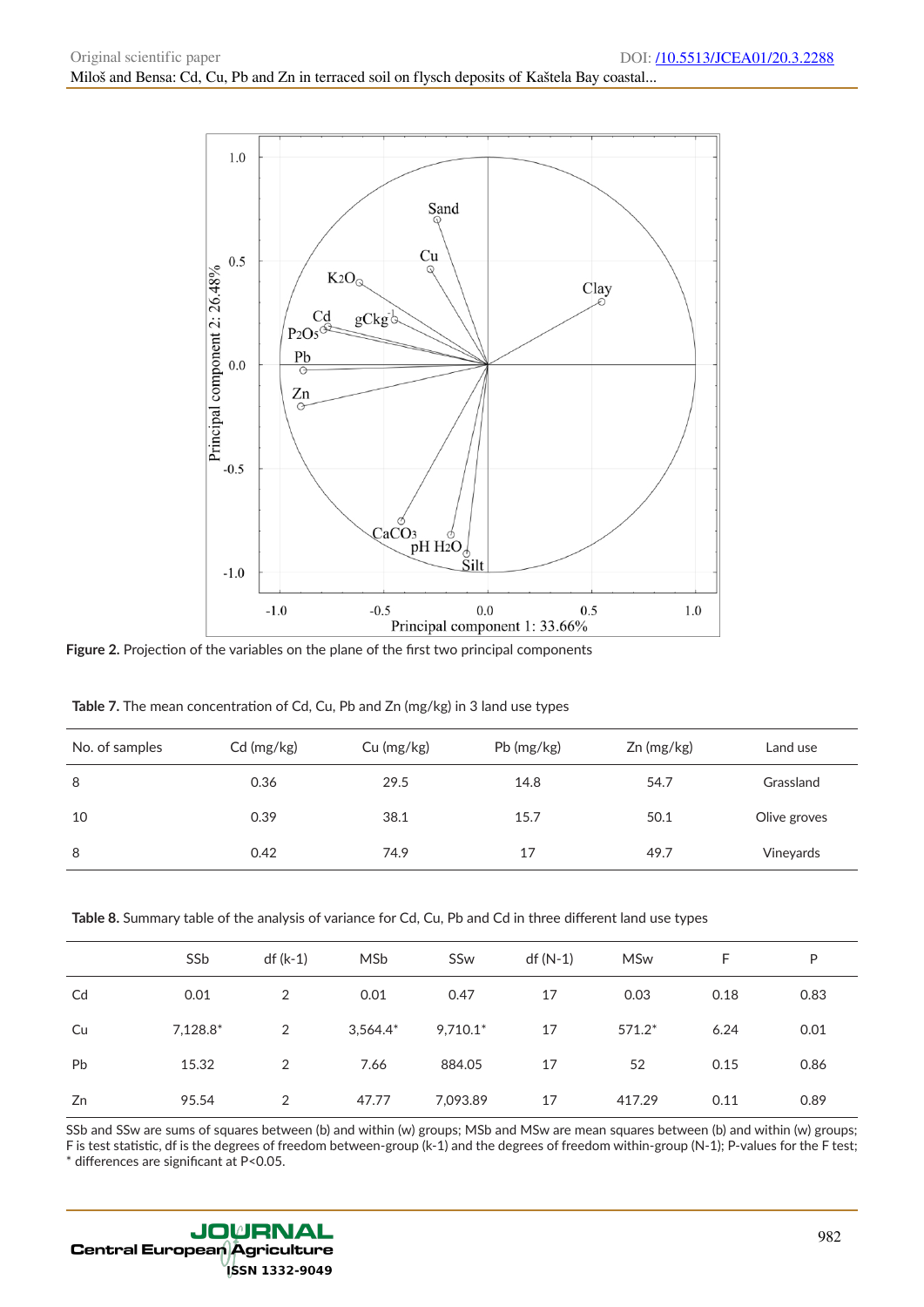in the different land use types. The P-values for Cd, Pb and Zn (>0.05; Table 8) show that differences between the means of these metals are not statistically significant indicating that land uses had no significant effects on the distribution of this metals in the studied soils.

The mean values of Cu concentration in 3 land use types (Table 7) followed the sequence: vineyards (74.9  $mg/kg$ ) > olive groves (38.1 mg/kg) > grassland (29.5) mg/kg). In order to compare the mean values in the Cu concentration among land use types, the Tukey's honestly significant difference test was applied. The results of the Tukey test (Table 9) show the significant differences (P<0.05) between mean Cu concentration in vineyards and olive groves (P=0.03) and vineyards and grassland (P=0.01). The difference between the means of the Cu concentrations in olive groves and grassland was not significant (P=0.79). These results show the significant effect of land use on the Cu concentration in the topsoil indicating an obvious increment from agricultural practices, particularly with the application of copperbased protective agents.

**Table 9.** Tukey HSD test for the significant differences between 3 land use types: olive groves (1), grassland (2) and vineyards (3) in the Cu mean concentration

|                  | (1)     | (2)     | (3)     |
|------------------|---------|---------|---------|
| Olive groves (1) |         | 0.79    | $0.03*$ |
| Grassland (2)    | 0.79    |         | $0.01*$ |
| Vineyards (3)    | $0.03*$ | $0.01*$ |         |

\* Differences are significant at P<0.05.

Increased copper concentrations in vineyard soils due to long-term and intensively application of copperbased fungicides are well-known problem observed in many other studies (Wightwick et al., 2008; Komarek et al., 2010; Ruyters et al., 2012). In previous research of anthropogenic soils on flysch in Kaštela Bay coastal area under the old vineyards, Vitanović et al. (2010) established a wider range of Cu (163.7-302.1 mg/kg) and about 3 times higher mean value (213.1 mg/kg) compared to Cu concentration in the vineyards of the current

study. In terraced soil on the Eocene flysch in the Sub-Mediterranean winegrowing region of Slovenia Rusjan et al. (2007) in topsoil (0-20 cm) established a narrower range of Cu concentration (71-120 mg/kg) compared with a range of 40.1-149.8 mg/kg) in this study (Table 2).

# **CONCLUSIONS**

Based on the obtained results the following conclusions can be drawn:

- 1. The mean values of the Cd, Cu, Pb and Zn concentration in soils of the study area were 0.39, 46.5, 15.8 and 51.4 mg/kg, respectively, all characterized with a highly skewed distribution.
- 2. The Cd, Pb and Zn have common, mainly anthropogenic origin controlled by different anthropogenic activity, whereas the concentration of Cu in soils related to the agronomic activities - application of copperbased fungicide
- 3. Land use significantly influenced only on the Cu concentration in terms of higher concentrations in vineyard (74.9 mg/kg) compared to olive groves (38.1 mg/kg) and grassland (29.5 mg/kg).
- 4. The obtained results demonstrate that used multivariate statistical procedures are a useful tool for identifying possible origin of heavy metals in soil in terms of the heavy metal-soil properties and metalmetal relationships.

# **REFERENCES**

- Adriano, D.C. (2001) Trace elements in the terrestrial environment: Biogeochemistry, bioavailability and risks of metals. 2<sup>nd</sup> edition. New York: Springer-Verlag.
- Alloway, B.J. (1995) Heavy metals in soils. London: Springer Science & Business Media.
- Bai, J., Yang, Z., Cui, B., Gao, H., Ding, Q. (2010) Some heavy metal distribution in wetland soils under different land use types along a typical plateau land, China. Soil and Tillage Research, 106 (2), 344- 348. DOI: https://dx.doi.org/10.1016/j.still.2009.11.003
- Barbarić, Ž., Pejaković, B. (1998) Protection of the broader Kaštela region from the damaging influence of floodwaters. In Hodžić, M.,Proceedings of symposium Kaštela the cradle of Croatia. Kaštel Stari, Croatia, 30 September – 3 October 1998, Matrix Croatica Kaštela, 386-390.
- Biasioli, M., Barberis, R., Ajmone Marsan, F. (2006) The influence of a large city on some soil properties and metals content. Science of the Total Environment, 356, 154–164.
	- DOI: https://dx.doi.org/10.1016/j.scitotenv.2005.04.033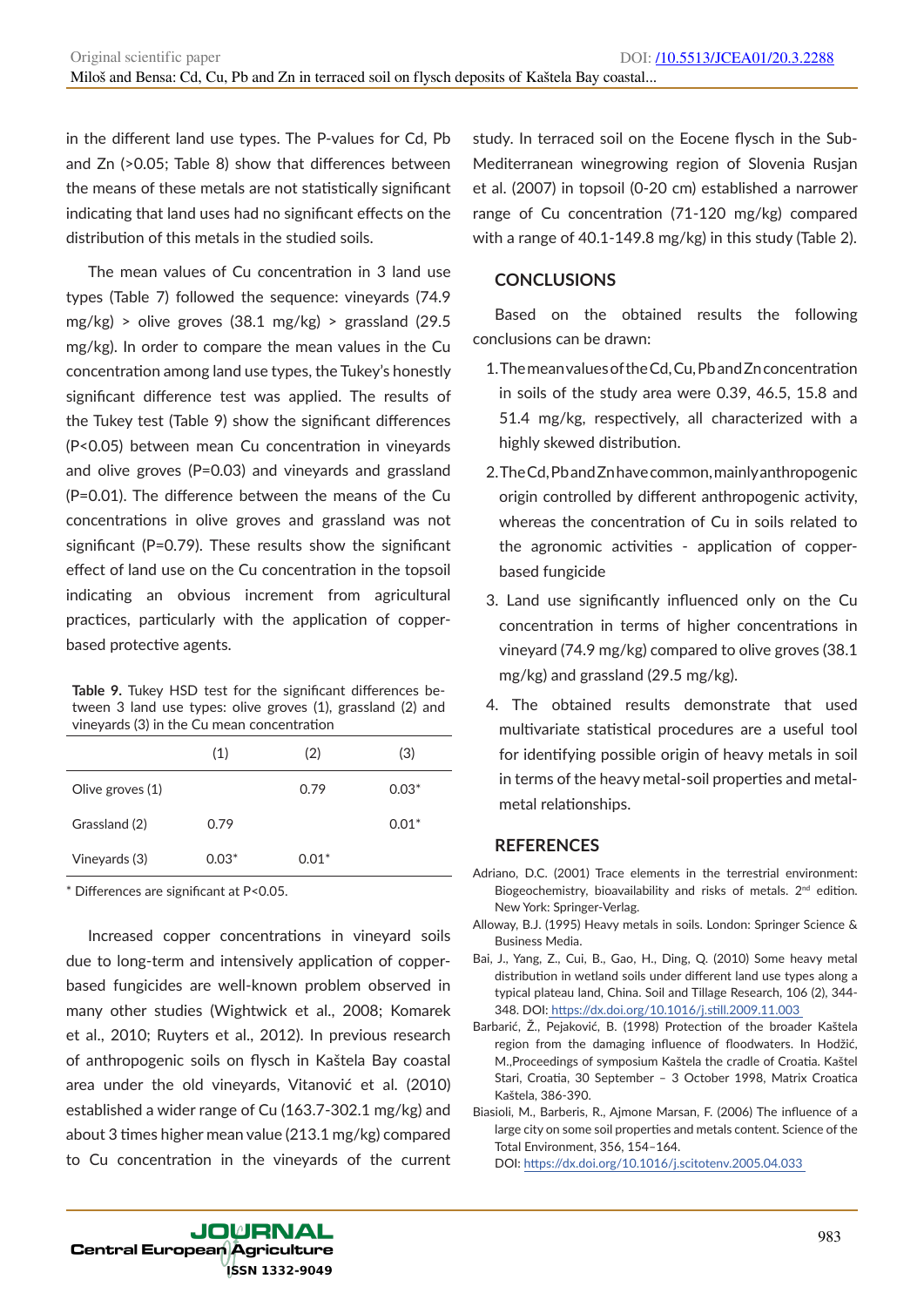Boruvka, L., Vacek, O., Jehlicka, J. (2005) Principal component analysis as a tool to indicate the origin of potentially toxic elements in soils. Geoderma, 128, 289-300.

DOI: https://dx.doi.org/10.1016/j.geoderma.2005.04.010

- Buljac, M. (2012) Spatial and temporal distributions of anthropogenic elements in Kastela Bay. Zagreb: Faculty of chemical engineering and technology. Doctoral thesis. (in Croatian)
- Commission Communication 179/2002 of 16 April 2002 on a thematic strategy for soil protection.
- Dragović, S., Mihailović, N., Gajić, B. (2008) Heavy metals in soils: Distribution, relationship with soil characteristics and radionuclides and multivariate assessment of contamination sources. Chemosphere, 72, 491–495.

DOI: https://dx.doi.org/10.1016/j.chemosphere.2008.02.063

- Egner, H., Riehm, H., Domingo, W.R. (1960) Untersuchungen uber die Chemische Bodenanalyse als Grundlage fur die Beurteilung des Nahrstoffzustandes der Boden, II: Chemische Extractionsmetoden zu Phosphorund Kaliumbestimmung. Kungliga Lantbrukshugskolans Annaler, 26, 199-215.
- Evans, J.D. (1996) Straightforward statistics for the behavioral sciences. Pacific Grove: Brooks/Cole Publishing.
- Facchinelli, A., Sacchi, E., Mallen, L. (2001) Multivariate statistical and GIS-based approach to identify heavy metal sources in soils. Environmental Pollution, 114, 313-324. DOI: https://dx.doi.org/10.1016/S0269-7491(00)00243-8
- Franco-Uría, A., López-Mateo, C., Roca, E., Fernández-Marcos, M.L. (2009) Source identification of heavy metals in pastureland by multivariate analysis in NW Spain. Journal of Hazardous Materials, 165, 1008–1015.

DOI: https://dx.doi.org/10.1016/j.jhazmat.2008.10.118

- Halamić, J., Miko, S. (2009) Geochemical atlas of the Republic of Croatia. Zagreb: Croatian Geological Survey.
- HRN ISO 10693:1995 (1995) Soil quality Determination of carbonate content Volumetric method. International standard. Zagreb: Croatian Standards Institute.
- HRN ISO 11466:2004 (2004) Soil quality- Extraction of trace elements soluble in aqua regia. Zagreb: Croatian Standards Institute.
- HRN ISO 10390:2005 (2005) Soil quality Determination of pH. International standard. Zagreb: Croatian Standards Institute.
- HRN ISO 11277:2009 (2009) Soil quality Determination of particle size distribution (mechanical composition) in the mineral soil – Method by sieving and sedimentation. International standard. Zagreb: Croatian Standards Institute.
- IUSS Working Group WRB (2014) World reference base for soil resources 2014. World soil resources report no. 106. Rome: FAO.
- Jurišić, A., Kisić, I., Zgorelec, Ž., Kvaternjak, I. (2012) Influence of water erosion on copper and sulphur distribution on vineyard soils. Journal of Environmental Protection and Ecology, 13 (2A), 880 – 889.
- Kabata-Pendias, A., Pendias, H. (2001) Trace elements in soils and plants. 3rd edition. Boca Raton: CRC Press.
- Kaiser, H.F. (1960) The application of electronic computers to factor analysis. Educational and Psychological Measurement, 20,141-151. DOI: https://dx.doi.org/10.1177%2F001316446002000116
- Kelepertzis, E. (2014) Accumulation of heavy metals in agricultural soils of Mediterranean: Insights from Argolida basin, Peloponnese, Greece. Geoderma, 221-222, 82-90. DOI: https://dx.doi. org/10.1016/j.geoderma.2014.01.007
- Komarek, M., Cadkova, E., Chrastny, V., Bordas, F., Bollinger, J.C. (2010) Contamination of vineyard soils with fungicides: A review of environmental and toxicological aspects. Environment International, 36, 138-151. DOI: https://dx.doi.org/10.1016/j.envint.2009.10.005

Li, J., He, M., Han, W., Gu, Y. (2009) Analysis and assessment on heavy metal sources in the coastal soils developed from alluvial deposits using multivariate statistical methods. Journal of Hazardous Materials, 164, 976-981.

DOI: https://dx.doi.org/10.1016/j.jhazmat.2008.08.112

- Loska, K., Wiechula, D., Korus, I. (2004) Metal contamination of farming soils affected by industry. Environment International, 30, 159– 165. DOI: https://dx.doi.org/10.1016/S0160-4120(03)00157-0
- Lovrenčić Mikelić, I., Oreščanin, V., Barišić, D. (2013) Distribution and origin of major, minor, and trace elements in sediments and sedimentary rocks of the Kaštela Bay (Croatia) coastal area. Journal of Geochemical Exploration, 128, 1–13.

DOI: https://dx.doi.org/10.1016/j.gexplo.2013.01.003

Lu, A., Wang, J., Qin, X., Wang, K., Han, P., Zhang, S. (2012) Multivariate and geostatistical analyses of the spatial distribution and origin of heavy metals in the agricultural soils in Shunyi, Beijing, China. The Science of the Total Environment, 425, 66-74.

DOI: https://dx.doi.org/10.1016/j.scitotenv.2012.03.003

Luo, W., Lu, Y., Giesy, J.P., Wang, T., Shi, Y., Wang, G., Xing, Y. (2007) Effects of land use on concentrations of metals in surface soils and ecological risk around Guanting Reservoir, China. Environmental Geochemistry and Health, 29 (6), 459-471.

DOI: https://doi.org/10.1007/s10653-007-9115-z

- Marinčić, S., Magaš, N., Borović, I. (1971) Osnovna geološka karta SFRJ, list Split. 1:100 000. Beograd: Savezni geološki zavod.
- Marinčić, S., Korolija, B., Majcen, Ž. (1977) Osnovna geološka karta SFRJ, List Omiš 1:100000. Beograd: Savezni geološki zavod.
- Martinez Garcia, M.J., Moreno Grau, S., Martinez Garcia, J.J., Moreno, J., Bayo J., Guillen Perez, J.J., Moreno Clavel, J. (2000) Distribution of the metals lead, cadmium, copper and zinc in topsoil of Cartagena, Spain. Water, Air and Soil Pollution, 131, 329-347.
- Mico, C., Recatala, L., Peris, M., Sanchez, J. (2006) Assessing heavy metal sources in agricultural soils of an European Mediterranean area by multivariate analysis. Chemosphere, 65, 863–872. DOI: https://dx.doi.org/10.1016/j.chemosphere.2006.03.016
- Miko, S., Koch, G., Mesić, S., Miko, M., Šparica, M., Vreća, P., Dolenec, T. (2007) Influence of Land Use in Small Karst Watersheds on the Chemical Status of Peloid Sediments on the Eastern Adriatic Coast. Journal Soils Sediments, 7 (5), 303–312.
- Miloš, B., Maleš, P. (1998) Tla Kaštelanskog zaljeva i problemi njihove zaštite, Agronomski glasnik, 60 (4), 185-204.
- Navas, A., Machín, J. (2002) Spatial distribution of heavy metals and arsenic in soils of Aragón (northeast Spain): controlling factors and environmental implications. Applied Geochemistry, 17, 961–973. DOI: https://dx.doi.org/10.1016/S0883-2927(02)00006-9
- Ministry of agriculture and forestry (2014) Regulation on protection of agricultural land in the Republic of Croatia. Zagreb: Ministry of agriculture and forestry. (in Croatian)
- Peh, Z., Miko, S., Bukovec, D. (2003) The Geochemical Background in Istrian Soils. Natura Croatica, 12 (4), 195–232.
- Reimann, C., Fabian, K., Birke, M., Filzmoser, P., Demetriades, A., Negrel, P., Oorts, K., Matschullat, J., de Caritat, P. (2018) GEMAS: Establishing geochemical background and threshold for 53 chemical elements in European agricultural soil. Applied Geochemistry, 88, 302-318. DOI: https://dx.doi.org/10.1016/j.apgeochem.2017.01.021
- Rusjan, D., Strlic, M., Pucko, D., Korosec-Koruza, Z. (2007) Copper accumulation regarding the soil characteristics in Sub-Mediterranean vineyards of Slovenia. Geoderma, 141 (1-2), 111 – 118. DOI: https://dx.doi.org/10.1016/j.geoderma.2007.05.007